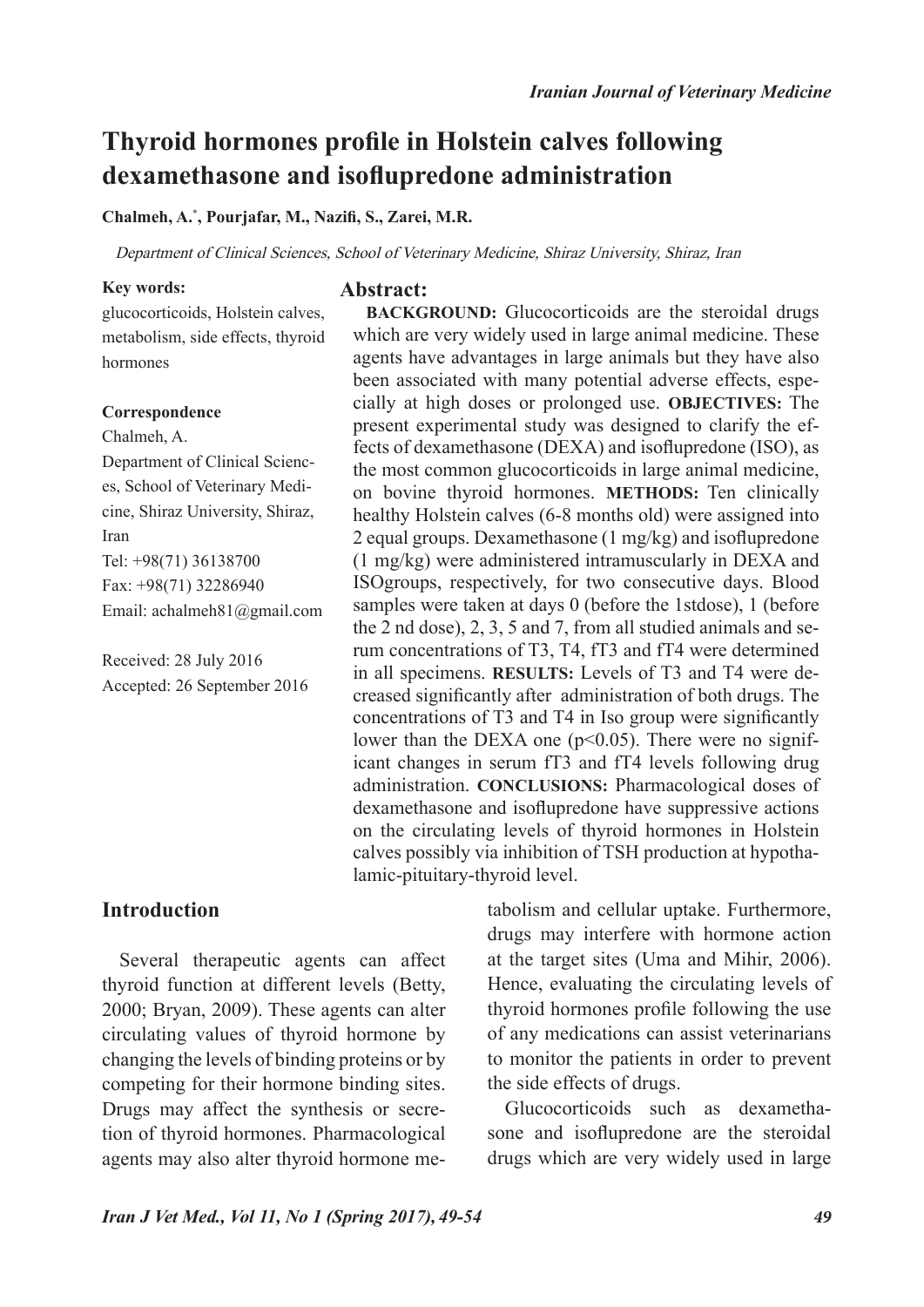animal medicine. These agents have anti-inflammatory and immunosuppressant properties which are critical for the treatment of a variety of diseases (Radostits et al., 2007). However, besides their benefits, glucocorticoids, especially at high doses or for prolonged period, have been associated with many potential adverse effects (Plumb, 2008). Researchers mentioned that if large doses of these agents are given for a long period of time it may reduce thyroid stimulating hormone secretion from anterior pituitary thereby decreasing thyroid hormone secretion by different mechanisms (Wilke and Utiger, 1969). Thyroid cell function can be regulated by glucocorticoids via changes in the concentrations of the pivotal bioregulators such as thyroid stimulating hormone (Kaminsky et al., 1994).

Literatures mentioned the effects of glucocorticoids on thyroid functions in human beings (Burr et al., 1976; Hosur et al., 2012), laboratory (Nyborg et al., 1984; Stachoń et al., 2014) and farm animals (Messer et al., 1995) but in spite of the common use of glucocorticoids in bovine medicine, information regarding the effects of these agents on thyroid hormones profile is rare in these animals. Hence, the present experimental study was performed to clarify the effects of dexamethasone and isoflupredone on circulating levels of triiodothyronine (T3), thyroxine (T4), free triiodothyronine (fT3) and free thyroxine (fT4) in clinically healthy Holstein calves.

## **Materials and Methods**

In October 2013, 10 clinically healthy Holstein calves (6-8 months old) were selected from two different dairy farms around Shiraz, Iran. The animals were examined

prior to study and were proved to be clinically healthy. Calves were assigned into 2 equal groups (n=5). Dexamethasone (Vetacoid® 0.2%, Aburaihan Pharmaceutical Co, Tehran, Iran, 1 mg/kg, intramuscularly) and isoflupredone (Vetapredone® 0.2%,Aburaihan Pharmaceutical Co, Tehran, Iran, 1 mg/ kg, intramuscularly) were administered in DEXA and ISO groups, respectively, for two consecutive days. Blood samples were taken at days 0 (before the 1stdose), 1 (before the 2nddose), 2, 3, 5 and 7 from all calves through the jugular vein in plain tubes. Immediately after blood collections, sera were separated by centrifugation (10 minutes at 3,000×g) and stored at −22°C until assayed.

Serum T3 concentrations were determined using a competitive enzyme immunoassay kit (Padtan Elm Co., Tehran, Iran). The intra- and inter-assay CVs were 12.6% and 13.2%, respectively. The sensitivity of the test was 0.2 ng/mL. Serum T4 concentrations were measured using a competitive enzyme immunoassay kit (Monobind Inc., CA, USA). The intra- and inter-assay CVs were 3.0% and 3.7%, respectively. The sensitivity of the test was 0.4 mg/dl. Serum fT3 and fT4 concentrations were determined by the fT3 and the fT4 ELISA kits (DiaPlus Inc., San Francisco, CA, USA). The intraand inter-assay CVs of the fT3 assays were 4.1% and 5.2%, respectively. The sensitivity of the test was 0.05 pg/ml. The intra- and inter-assay CVs of the fT4 assays were 4.5% and 3.7%, respectively. The sensitivity of this test was 0.05 ng/dl, too.

Data were expressed as mean  $\pm$  standard error (SE). Statistical analysis was performed using two independent samples t-test to compare mean concentrations of thyroid hormones within similar hours between experimental groups. Repeated mea-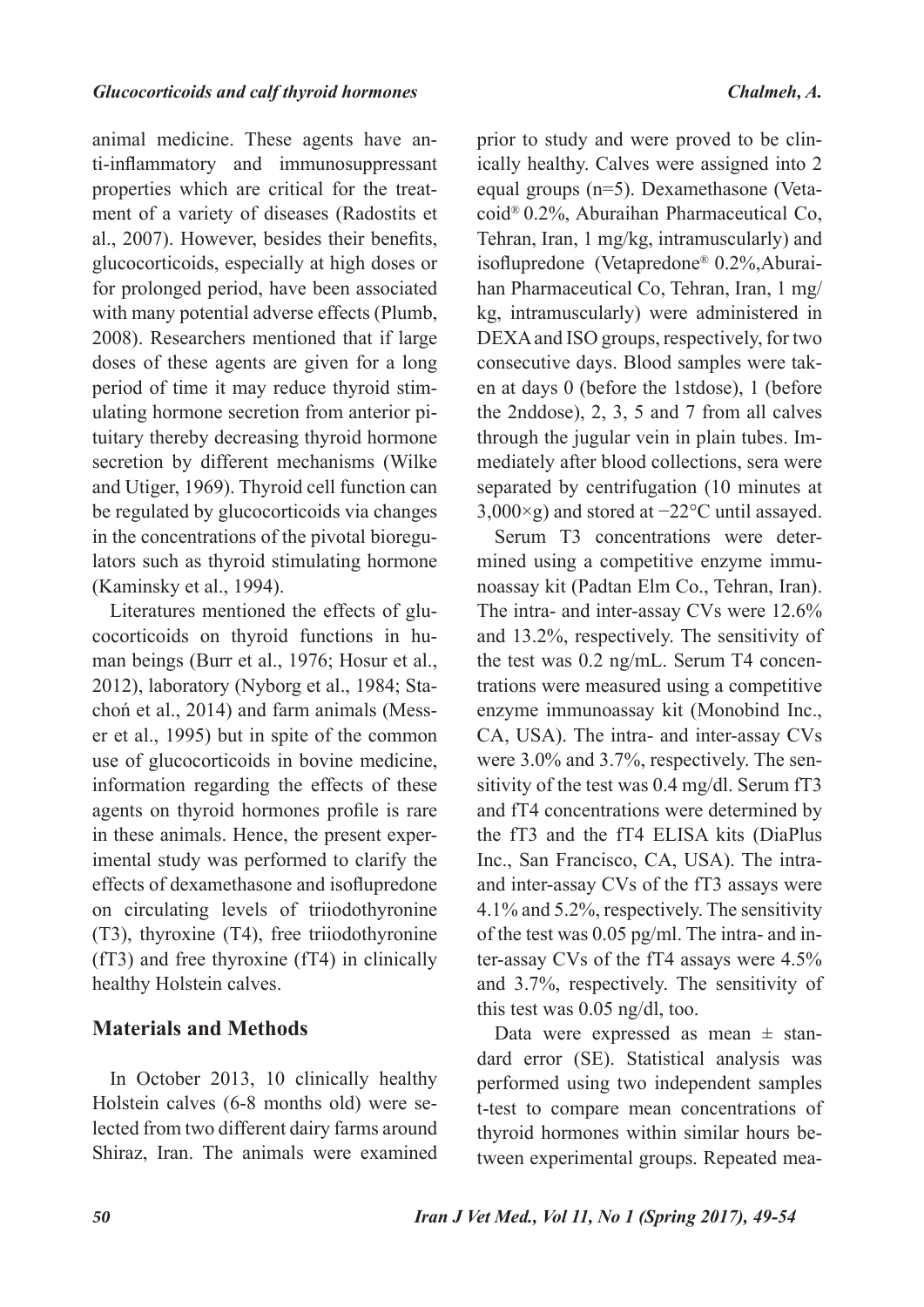

Figure 1. Effects of dexamethasone and isoflupredone (both at 1 mg/kg, injected intramuscularly for two consecutive days) on serum T3 and T4 levels in clinically healthy Holstein calves. Stars indicate significant differences between groups on similar days  $(p<0.05)$ .

sures ANOVA was also used in order to study the changes in pattern of serum thyroid hormones in each group, using SPSS software (SPSS for Windows, version 11.5, SPSS Inc, Chicago, Illinois). The level of significance was set at  $p<0.05$ .

## **Results**

Effects of dexamethasone and isoflupredone on serum thyroid hormones of clinically healthy Holstein calves are presented in Figs. 1 and 2. Levels of T3 and T4 were decreased significantly after both drugs were administrated  $(p<0.05)$ . The decreasing pattern of T3 and T4 were continued to



Figure 2. Effects of dexamethasone and isoflupredone (both at 1 mg/kg, injected intramuscularly for two consecutive days) on serum fT3 and fT4 levels in clinically healthy Holstein calves. Stars indicate significant differences between groups on similar days ( $p<0.05$ ).

last blood sampling at day 7 and their concentrations did not reach base line values at day zero. The concentrations of T3 and T4 in ISO group were significantly lower than those of DEXA group  $(p<0.05$ ; Figure 1). There were no significant changes in patterns in serum fT3 and fT4 levels following drug administration. Furthermore, no significant differences were seen between groups at all similar hours (p>0.05; Figure 2).

## **Discussion**

Thyroid gland produces the thyroid hormones containing T3 and its prohormone, T4, which are tyrosine-based hormones.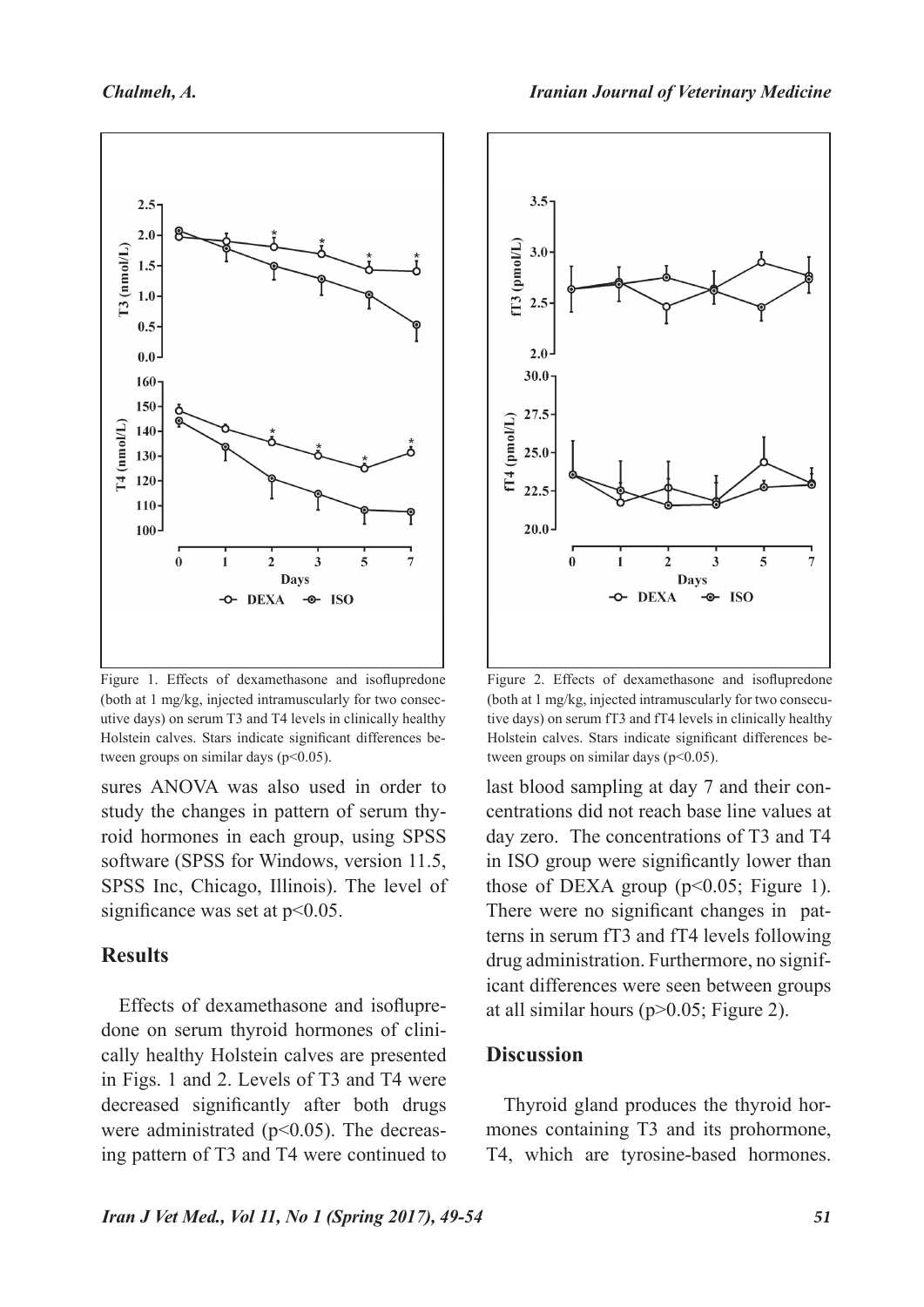#### *Glucocorticoids and calf thyroid hormones Chalmeh, A.*

Thyrotropes of the anterior pituitary gland secrete thyroid stimulating hormone (TSH) and this hormone regulates the production of T3 and T4 by follicular cells of the thyroid gland. T4 is the major circulating thyroid hormone which has a longer half-life than T3. T4 is changed to T3 which is more potent than T4. fT3 and fT4 represent the amount of T3 and T4 that are not bound to proteins. Evaluating the fT3 and fT4 can be used to assess and manage disorders of the thyroid gland (Yen, 2001).

Thyroid hormones are primarily responsible for metabolism regulation. They increase the metabolic rate, change protein synthesis, regulate osteoblasts and nervous system maturation and increase the sensitivity to catecholamines. The proper circulating levels of thyroid hormones are necessary to develop and differentiate all of the cells. These hormones are also responsible for regulation of protein, fat, carbohydrate and vitamin metabolism. Numerous physiological, pathological and pharmacological stimuli influence thyroid hormone metabolism (Taylor et al., 1997; Tan et al., 1998).

We hypothesized that glucocorticoids, as a common pharmacological agent in large animals, can potentially affect the thyroid hormones profile. Hence the present experimental study was performed to compare the effects of dexamethasone and isoflupredone on the metabolism of thyroid hormones in clinically healthy Holstein calves. The results of the current research showed that circulating levels of T3 and T4 in both DEXA and ISO groups were decreased significantly after glucocorticoids administration.

All of the researchers mentioned that administration of glucocorticoids suppress the thyroid hormones. Glucocorticoids decreased blood serum TSH concentrations

in euthyroid women (Bános et al., 1979). Dexamethasone administration to hypothyroid rats decreased serum TSH. Dexamethasone augmented a T3-induced decrease of TSH. However, changes in pituitary TSH αand β-subunit mRNA concentrations were not found (Ahlquist et al., 1989).

Kakucska et al. (1995) obtained clearer results on the effects of glucocorticoids on the hypothalamo-pituitary-thyroid axis. In the paraventricular hypothalamic nuclei of adrenalectomized rats, an increase in corticotropin releasing hormone mRNA occurred in parallel to the increase in pro-thyrotropin releasing hormone mRNA. On the contrary, administration of corticosterone or dexamethasone caused a marked decrease in corticotropin releasing hormone mRNA and pro-thyrotropin releasing hormone mRNA (Kakucska et al., 1995).

Administration of a single dose of hydrocortisone (500 mg) increased both TSH production and stimulation by thyrotropin releasing hormone in normal subjects and patients with Cushing's syndrome (Rubello et al., 1992). Only long-term hypocorticism may be a cause for decreased TSH level. The earlier recovery of the diurnal rhythm of TSH than that of cortisol suggests that the TSH rhythm is not under the direct control of circulating cortisol (Azukizawa et al., 1979). Fang and Shian (1981) suggested that adrenal glands may not be directly involved in the hypothalamic control of the pituitary content of TSH. They also revealed that physiological levels of glucocorticoids clearly exert an inhibitory effect on TSH release by the pituitary gland in response to provocative stimulation.

Administration of a high dose of dexamethasone not only suppressed TSH but also decreased the TSH response to thyrotropin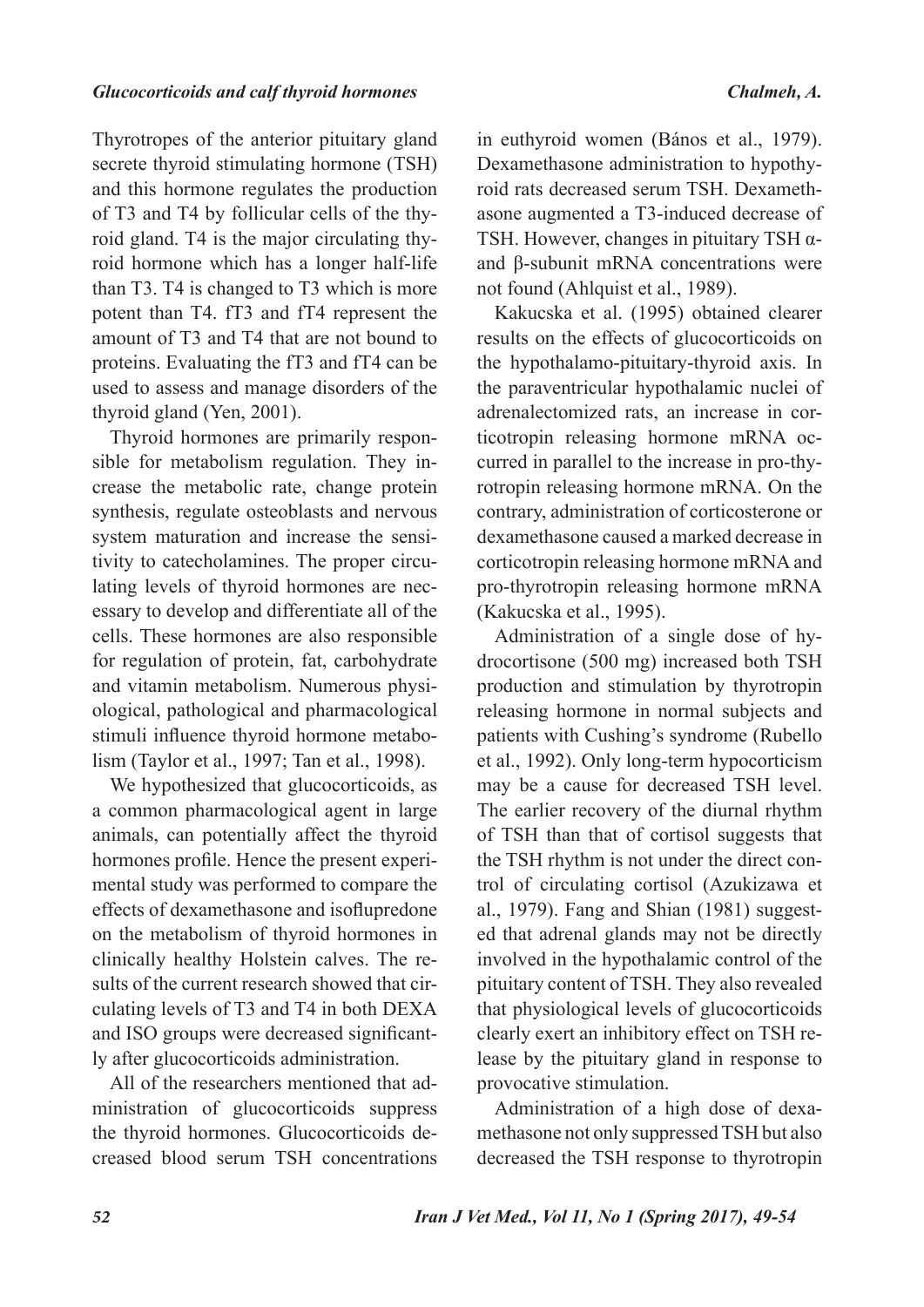# *Chalmeh, A.*

releasing hormone administration (Re et al., 1976).The inhibitory effect of dexamethasone is used for monitoring of subclinical hypothyroidism in obese patients. Administration of thyrotropin releasing hormone after dexamethasone increased the TSH level only in hypothyroid patients but not in euthyroid obese patients (Coiro et al., 2001). Results of the Ghadhban and Jawad's study (2013) revealed a significant decrease in the serum concentrations of T3 and T4 during administration of dexamethasone in rabbits at 0.5 mg/kg BW. This decrease in the thyroid hormones of rabbit circulation may be due to dexamethasone action as suppression of hypothalamic-pituitary-thyroid activity.

In conclusion, it can be stated that pharmacological doses of dexamethasone and isoflupredone have suppressive actions on the circulating levels of active thyroid hormone in Holstein calves. Based on the findings of other researchers it may be suggested that the common pathway of this action is at hypothalamic-pituitary-thyroid level to inhibit TSH production and hence reduce thyroidal T3 and T4 release. The results of the present experimental study showed that decreasing the serum T3 and T4 levels can be considered as a side effect of glucocorticoids in Holstein calves and veterinarians should note the disadvantages of these pharmacological agents.

# **Acknowledgments**

The authors would like to thank Shiraz University for financial support of this project.

## **References**

Ahlquist, J., Franklyn, J., Ramsden, D., Sheppard, M. (1989) The influence of dexamethasone on serum thyrotrophin and thyrotrophin synthesis in the rat. Mol Cell Endocrinol. 64: 55-61.

- Azukizawa, M., Mori, S., Ohta, H., Matsumura, S., Yoshimoto, H., Uozumi, T., Miyai, K., Kumahara, Y. (1979) Effect of a single dose of glucocorticoid on the diurnal variations of TSH, thyroxine, 3,5,3'-triiodothyronine, 3,3',5'-triiodothyronine and cortisol in normal men. Endocrinol Jpn. 26: 719-723.
- Bános, C., Takó, J., Salamon, F., Györgyi, S., Czikkely, R. (1979) Effect of ACTH-stimulated glucocorticoid hypersecretion on the serum concentrations of thyroxine-binding globulin, thyroxine, triiodothyronine, reverse triiodothyronine and on the TSH response to TRH. Acta Med Acad Sci Hung. 36: 381-394.
- Betty, J.D. (2000) How medications affect thyroid function. West J Med. 172: 102-106.
- Bryan, R.H. (2009) Drugs that suppress TSH or cause central hypothyroidism. Best Pract Res Clin Endocrinol Metab. 23: 793-800.
- Burr, W.A., Ramsden, D.B., Griffiths, R.S., Hottenberg, R., Meinhold, H., Wenzel, K.W. (1976) Effects of a single dose of dexamethasone on serum concentration of thyroid hormone. Lancet. 308: 58-61.
- Coiro, V., Volpi, R., Capretti, L., Speroni, G., Pilla, S., Cataldo, S., Bianconcini, M., Bazzani, E., Chiodera, P. (2001) Effect of dexamethasone on TSH-secretion induced by TRH in human obesity. Investig Med. 49: 330-334.
- Fang, V., Shian, L. (1981) Adrenal influence on pituitary secretion of thyrotropin and prolactin in rats. Endocrinology. 108: 1545-1551.
- Ghadhban, R.F., Jawad, A.D.H. (2013) Effects of dexamethasone, estrogen administration on leptin, thyroid, reproductive hormone concentration and lipid profile of female rabbit's serum. Bas J Vet Res. 12: 41-53.
- Hosur, M.B., Puranik, R.S., Vanaki, S., Puranik, S.R. (2012) Study of thyroid hormones free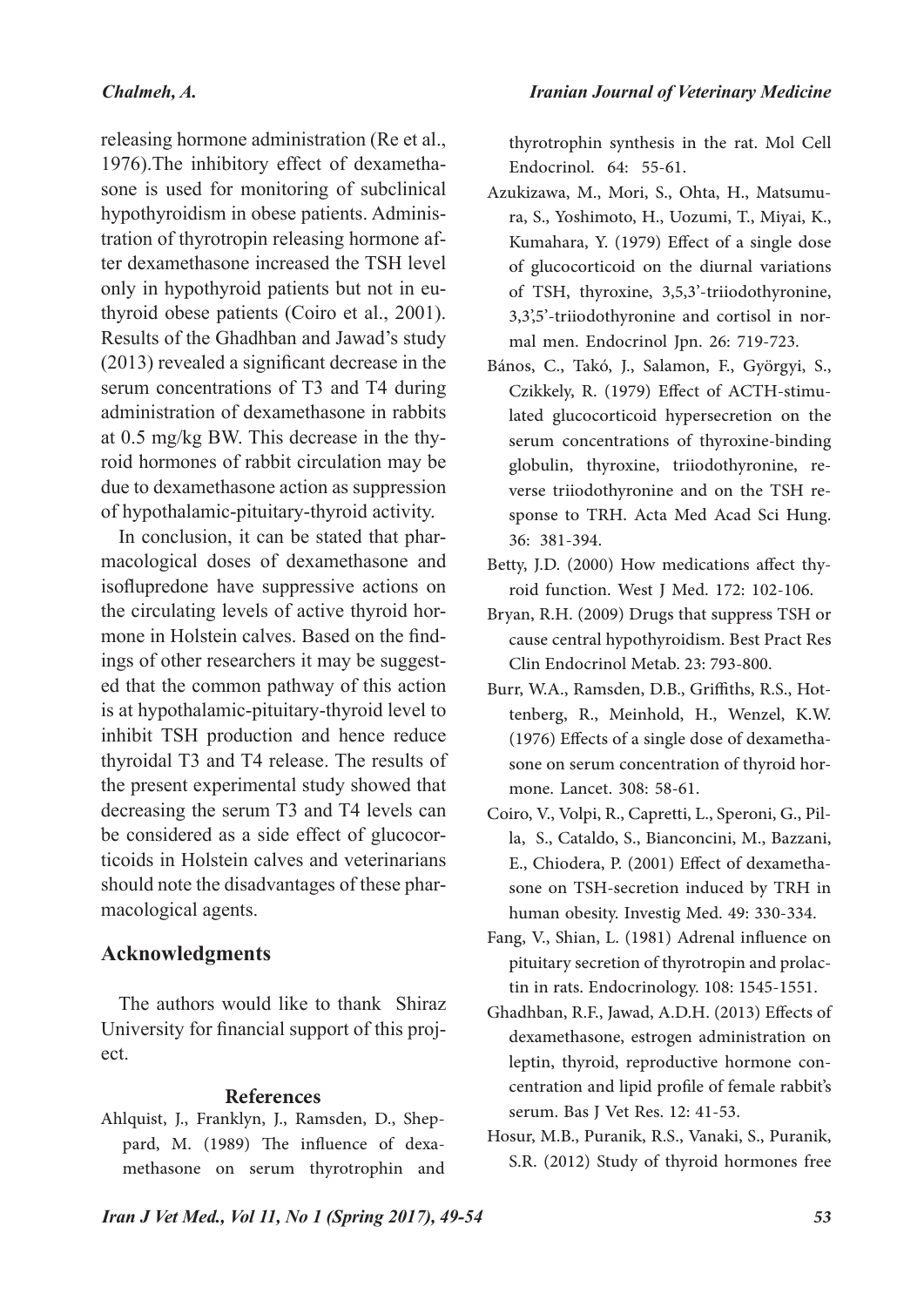triiodothyronine (FT3), free thyroxine (FT4) and thyroid stimulating hormone (TSH) in subjects with dental fluorosis. Eur J Dent. 6: 184-190.

- Kakucska, I., Qi, Y., Lechan, R. (1995) Changes in adrenal status affect hypothalamic thyrotropin-releasing hormone gene expression in parallel with corticotropin-releasing hormone. Endocrinology. 136: 2795-2802.
- Kaminsky, S., Levy, O., Salvador, C., Dai, G., Carrasco, N. (1994) Na(+)-I- symport activity is present in membrane vesicles from thyrotropin-deprived non-I(-)-transporting cultured thyroid cells. Proc Natl Acad Sci. 91: 3789-3793.
- Messer, N.T., Ganjam, V.K., Nachreiner, R.F., Krause, G.F. (1995) Effect of dexamethasone administration on serum thyroid hormone concentrations in clinically normal horses.J Am Vet Med Assoc. 206: 63-66.
- Nyborg, J.K., Nguyen, A.P., Spindler, S.R. (1984) Relationship between thyroid and glucocorticoid hormone receptor occupancy, growth hormone gene transcription, and mRNA accumulation. J Biol Chem. 259: 12377-12381.
- Plumb, D.C. (2008) Plumb's Veterinary Drug Handbook. (6<sup>th</sup> ed.) Blackwell Publishing. Iowa, USA. p. 457-639.
- Radostits, O.M., Gay, C., Hinchcliff, K.W., Constable, P.D. (2007) Veterinary Medicine: A Textbook of the Diseases of Cattle, Horses, Sheep, Pigs and Goats.  $(10<sup>th</sup>$  ed.) Saunders. London, UK. p. 53-60.
- Re, R., Kourides, I., Ridgway, E., Weintraub, B., Maloof, F. (1976) The effect of glucocorticoid administration on human pituitary secretion of thyrotropin and prolactin. J Clin Endocrinol Metab. 43: 338-346.
- Rubello, D., Sonino, N., Casara, D., Girelli, M., Busnardo, B., Boscaro, M. (1992) Acute and chronic effects of high glucocorticoid levels on hypothalamic-pituitary-thyroid axis in

man. J Endocrinol Invest. 15: 437-441.

- Stachoń, M., Gromadzka-Ostrowska, J., Lachowicz, K., Fürstenberg, E., Pałkowska, E., Gajewska, D., Myszkowska-Ryciak, J., Kozłowska, L., Rosołowska-Huszcz, D. (2014) Interdependence of the peripheral metabolism of glucocorticoids and thyroid hormones under calorie deficit in rats at different ages. J Anim Feed Sci. 23: 167-176.
- Tan, K.C., Shiu, S.W., Kung, A.W. (1998) Effect of thyroid dysfunction on high-density lipoprotein subfraction metabolism: roles of hepatic lipase and cholesteryl ester transfer protein. J Clin Endocrinol Metab. 83: 2921- 2924.
- Taylor, A.H., Stephan, Z.F., Steele, R.E., Wong, N.C. (1997) Beneficial effects of a novel thyromimetic on lipoprotein metabolism. Mol Pharmacol. 52: 542-547.
- Uma, K.S., Mihir, S. (2006) Drug induced thyroid disorders. J Indian Med Assoc: 104, 583, 585-587, 600.
- Wilke, J.F., Utiger, R.D. (1969) The effect of glucocorticoids on thyrotropin secretion. J Clin Invest. 48: 2086-2090.
- Yen, P.M. (2001) Physiological and molecular basis of thyroid hormone action. Physiol Rev. 81: 1097-1142.